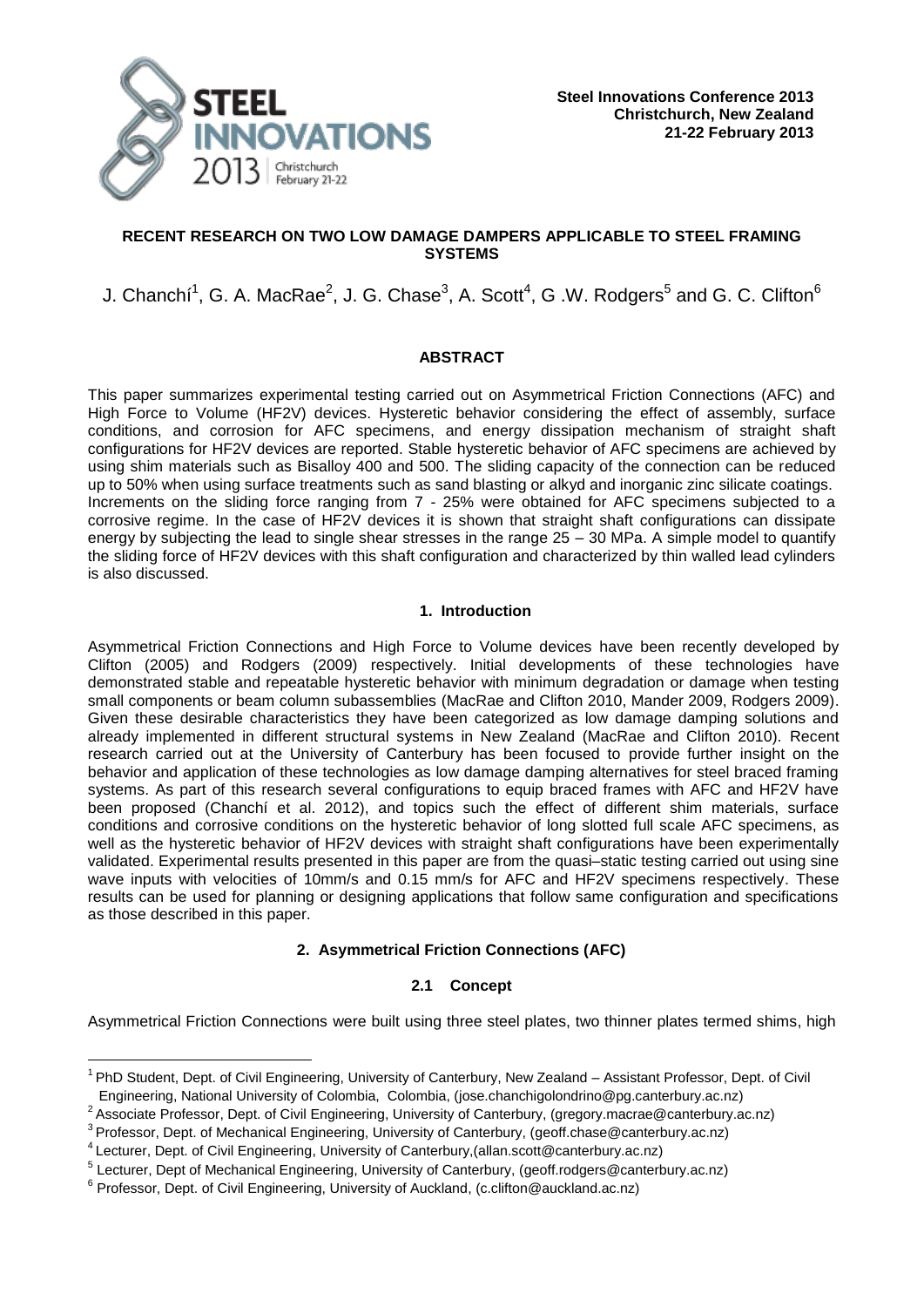strength bolts and Belleville washers. This type of connection dissipates energy through the sliding of the central slotted plate between the shims and two external plates (Fig. 1.a - c). Asymmetrical Friction Connections can be used to dissipate energy in beam-column joints or in braces of different steel framing systems because they can dissipate large amounts of energy with almost no damage on the connection subassembly or in the structural system; and also because this type of connection is easy to build and costs are comparable to conventional construction (MacRae and Clifton, 2010). Hysteresis loops of Asymmetrical Friction Connections can be considered as bilinear for sliding lengths less than 50mm and almost square for sliding lengths near 220mm. This change is due to the sliding length required by the connection to move from the first sliding state to the fully activation of the two sliding interfaces as shown as segment a-b in Fig. 1d.



Figure 1. AFC using UNS C26000 – ½ Hard Temper Brass shims and 2 M16 Grade 8.8 galvanized bolts assembled with a single Belleville washer.

### **2.2 Assembling**

According to NZS 3404 (2009) friction type connections shall be assembled guarantying that the minimum tension force per bolt is the proof load. To fulfill this requirement in Asymmetrical Friction Connections the assembling process can be carried out either using the part turn method or the torque control method. In the nut rotation method, bolts are tightened up to nut rotations of 1/3 to 2/3 of turn depending on the bolt length as described in clause 4.2.6.2 - NZS 3404 (2009). This method is generally accepted as typical construction practices in New Zealand given the simplicity of its application on site. The torque control method is based on tighten the bolts to certain amount of torque defined from experimentally developed torque–bolt tension relationships. This method is not generally accepted for structural applications due to the variability of the torque – bolt tension relationships associated with the surface finish of bolts (NZS 3404, 2009). Results reported by Chanchí et al. (2011) on the prediction of the installed bolt tension for both assembling methods when using a two spring model show that the part turn method can develop tension forces beyond the proof load and close to the to the bolt ultimate strength (Fig. 2a and Fig. 2b). Results also show that the application of the torque control method can result in lower bolt tension levels with considerable variability in the case of galvanized bolts (Fig. 2c). For that reasons the need to implement a method to assemble AFC specimens that guarantees consistent and repeatable bolt tension forces is required. In addition, it was also highlighted by Chanchí et al. (2012) that asymmetrical friction connections can develop 50% of the maximum sliding force when they are assembled with torque values correspondent to the snug tighten condition, and that approximately 90% of the maximum sliding force can be developed when assembled with the torque that developed the proof load condition (Fig. 2d).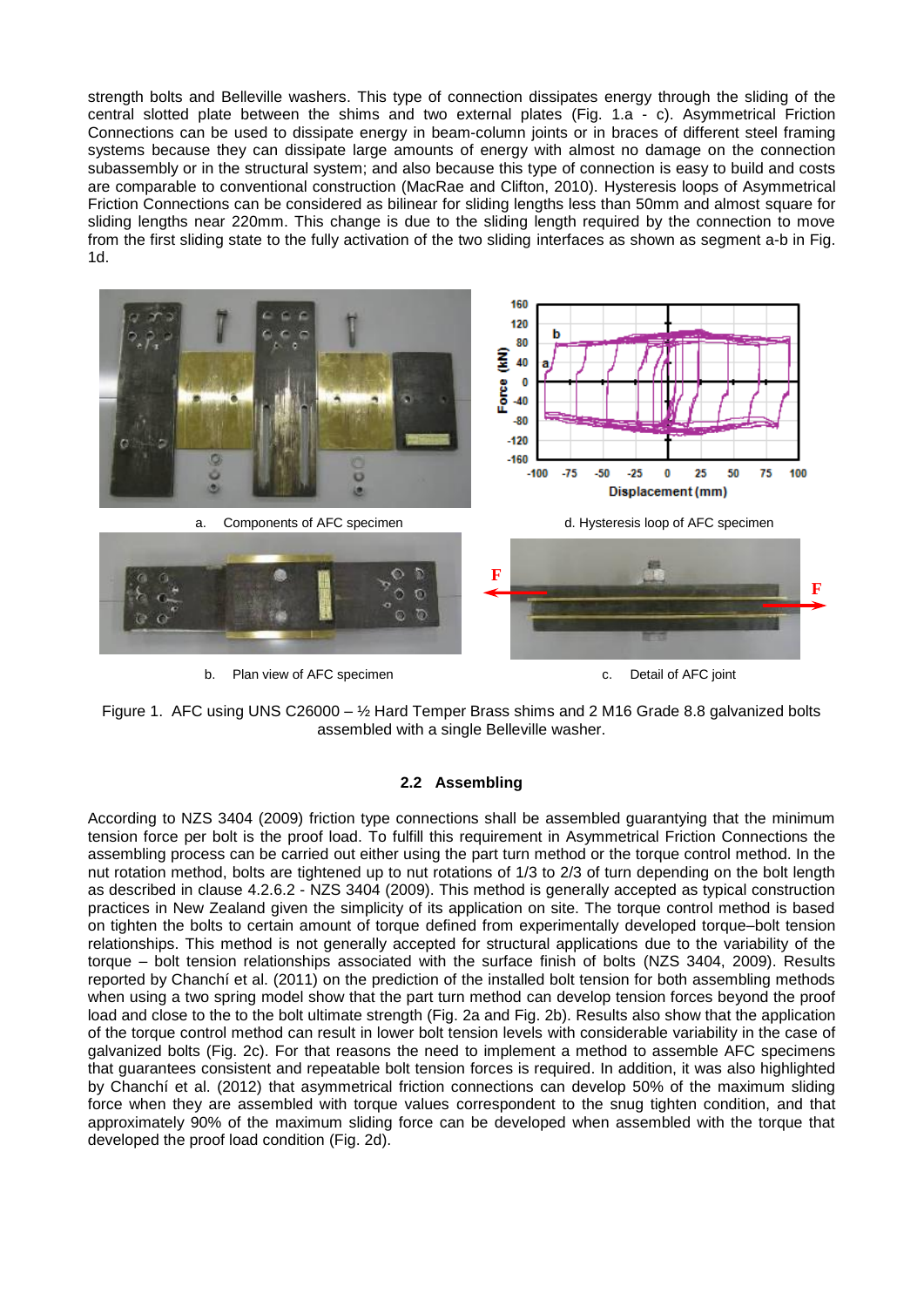

Figure 2. Assembling relationships for AFC specimens using and 2 M16 Grade 8.8 galvanized bolts with single Belleville washer.

#### **2.3 Applications**

Several applications of Asymmetrical Friction Connections as a damping alternative for steel framing systems have been proposed by Butterworth (1999), MacRae and Clifton (2010), and Chanchí et al. (2012). These applications are based on placing the AFC detail at locations where considerable force and displacement demands are expected such as beam-column joints or within braces. In braced systems the AFC detail can be placed at the end of the brace for single brace configurations (Fig. 3a) or within the brace in the case of eccentrically braced systems (Fig. 3d). In these configurations the sliding mechanism is expected to occur collinear to the brace alignment. For concentrically braced systems the AFC detail can be placed on the bottom flange of the beam (Fig. 3b) or on a gusset placed underneath of the beam bottom flange (Fig. 3c), either case the sliding mechanism is expected to occur parallel to the beam axial axis. The design criteria of these applications is based on providing a brace cross section that allows sliding on the AFC detail prior to the brace or other frame components reach a limit state of strength such as yielding or buckling (Tremblay 1993). The limit state of deformation can be controlled by sizing adequately the length of the slot according the expected drift limits of the frame (Chanchí et al. 2012).



Figure 3. Possible applications of Asymmetrical Friction Connections on braced frames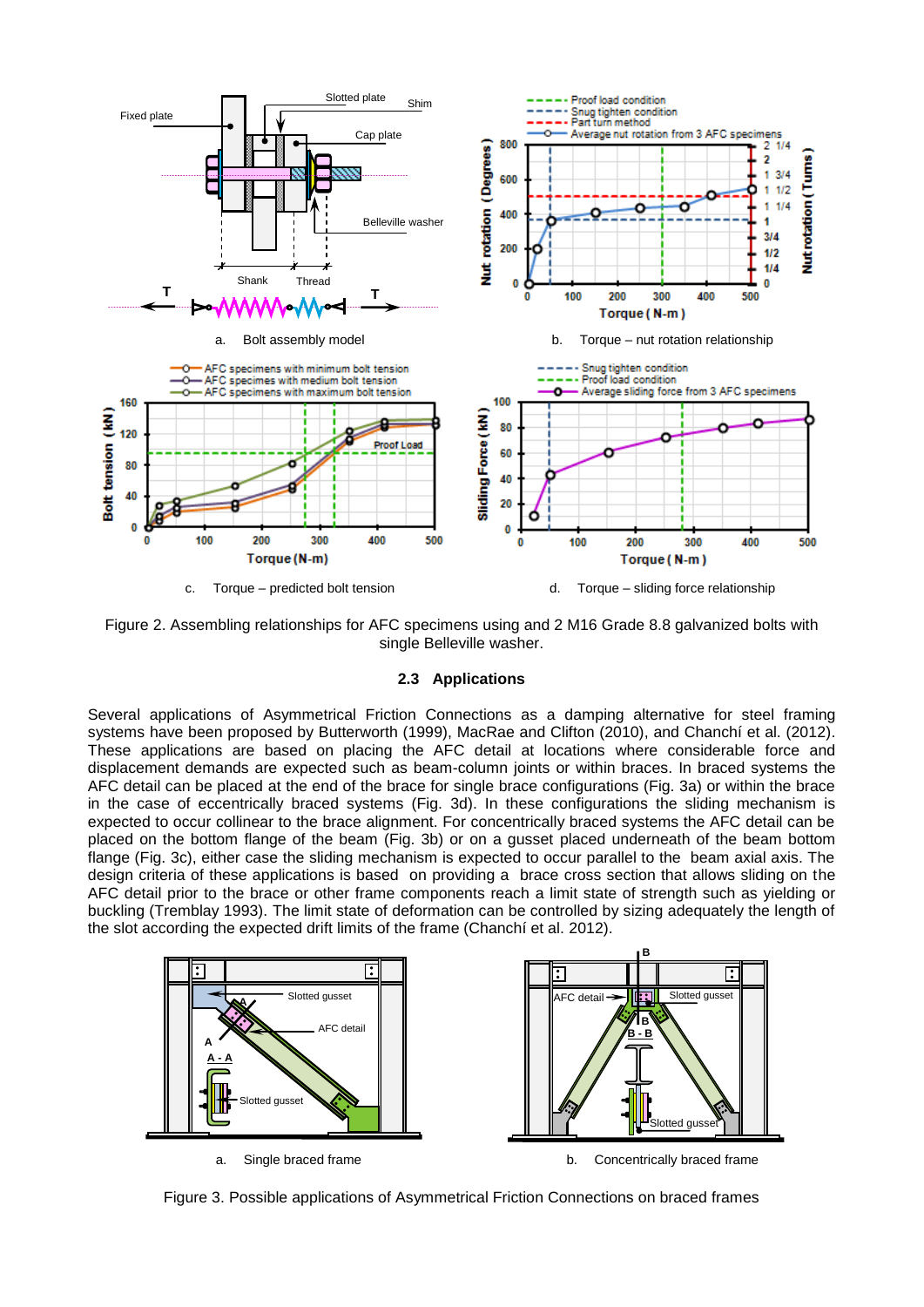

Figure 3. Possible applications of Asymmetrical Friction Connections on braced frames

# **2.4 Shim effects**

The hysteresis loop stability of Asymmetrical Friction Connections has been found to be dependent on the hardness of the shim material (Khoo et al. 2011, Chanchí et al. 2012). Stable hysteresis loops can be expected for shim materials with hardness values either well above or well below the hardness of the connection steel plates. While for harder materials such as bisalloy 500 and bisalloy 400 the hysteresis loop is characterized by constant sliding force across the full sliding length of the connection (Fig. 4f and Fig. 4e), for softer materials such as aluminium or brass constant the hysteresis loop is characterized increased sliding forces for sliding lengths less than 25mm (Fig. 4a and Fig. 4b). Both groups of shim materials are characterized by minor surface degradation given that during the sliding mechanism only small amounts of wear particles are produced and they adhere to the sliding surfaces (Grigorian and Popov 1994).



Figure 4. Hysteresis loops of AFC specimens using 2 M16 Grade 8.8 galvanized bolts with single Belleville washer and different shim materials

Non-stable hysteresis loops can be expected for connections using shim materials such as bisalloy 80, or mild steel shims, where the shim hardness is close or similar to the hardness of the connection steel plates (Fig. 4c and Fig. 4d). This instability is due to the large amount of work hardened wear particles produced during the sliding mechanism that abrade the sliding surfaces in an irregular pattern (Grigorian and Popov 1994 and Khoo et.al. 2011).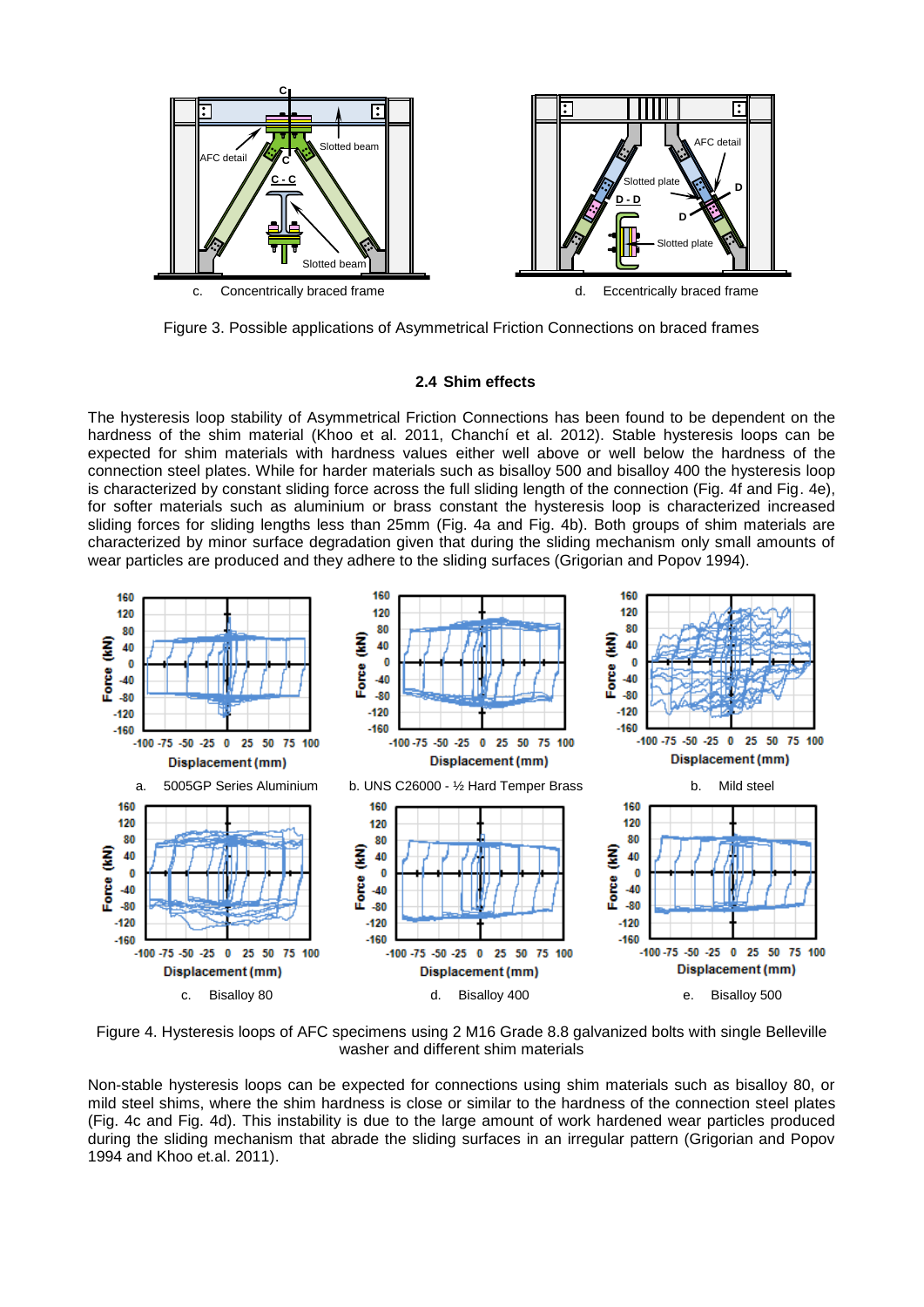#### **2.5 Coating effects**

The effect of different surface treatments on the hysteretic behavior of Asymmetrical Friction Connections using bisalloy 500 shims is under research at University of Canterbury. Surface conditions including sandblasting primary treatment and coatings such as alkyd primer, and inorganic zinc silicate solvent borne have been considered as an alternative to prevent atmospheric corrosion issues as recommended in clause 6.3 - AS/NZS 2312 (2002). Two cases were considered on the application of the surface conditions described above, an initial case where the sand blasting treatment, alkyd primer, and inorganic zinc silicate coatings were applied over whole contact surfaces of AFC specimens, and a second case where the alkyd primer and inorganic zinc silicate coatings were applied over all surfaces except for the surfaces where the specimen depends on developing the frictional resistance as specified in clause 4.2.4.3 (b)-NZS 3404,(2009). Preliminary results on the quasi-static testing of those two groups of AFC specimens show that the sand blasting primary treatment reduces the stability of the hysteresis loop and increases no uniformly the sliding force of the specimen across the sliding length up to 20% of the sliding force developed by specimens with clean surfaces as rolled (Fig.5a and Fig.5b). These effects on the hysteresis loops are most likely associated with the non-homogeneous application of the blasting treatment on the sliding surfaces of the specimens.



Figure 5. Hysteresis loop of AFC specimens with 2 bolts M16 Grade 8.8 and Bisalloy 500 shims using different coatings (\*DFT: Dry film thickness)

Alkyd coatings generate hysteresis loop with fluctuating sliding forces, magnitude of the sliding force can vary between 25 and 120 % of the sliding force of the sliding force developed by specimens with clean surfaces as rolled (Fig.5c and Fig.5d). These fluctuations can be associated to the development of a stickslip mechanism caused by the irregular degradation and removal of the coating. Zinc coatings reduce the sliding force of the specimen as the number of load cycles and the sliding distance of the specimen are increased. Reductions up to 50% of the sliding force developed by specimens with clean surfaces as rolled can be considered as the critical effect when using this type of coating (Fig.5e and 5f). These force reductions are associated with the loss of bolt tension generated by the coating degradation and removal presented during the development of the sliding mechanism.

#### **2.6 Corrosion effects**

Another experimental programme that is underway at University of Canterbury is associated with the quantification of the corrosive effects on the hysteretic behavior of Asymmetrical Friction Connections using bisalloy 500 shims. In this experimental programme, AFC specimens with similar surface conditions as those described in section 2.5 were subjected to a cyclic corrosive regime comprised of a wetting and drying stages that were cyclically repeated until evidence of mass loss on the specimens was detected. While in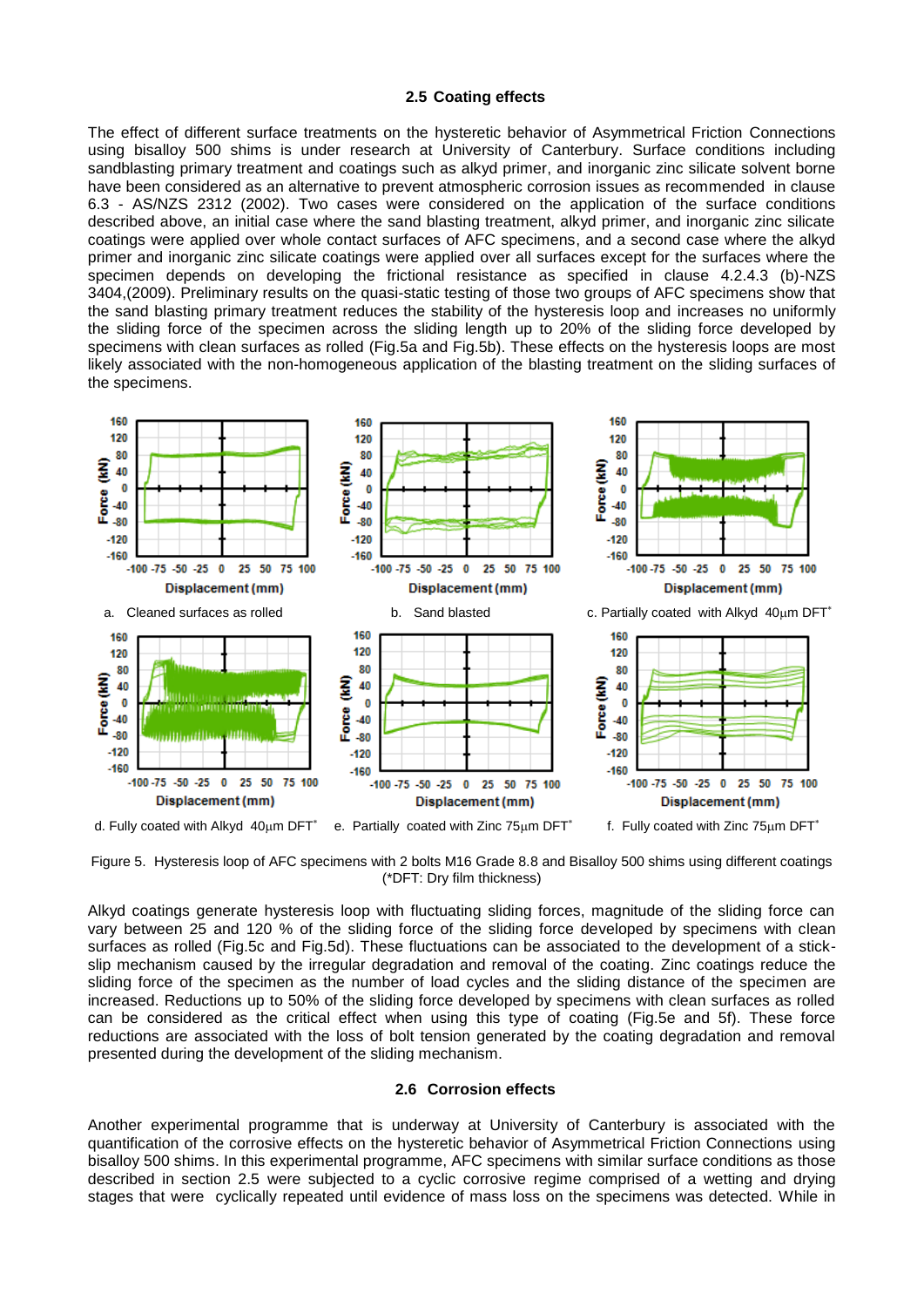the wetting stage AFC specimens were immersed during 8 hours in a salt water solution with a concentration of 3.5%, an oxygen concentration of 5.7 mg/lt, and a constant temperature of 40°C; in the drying stage specimens were exposed during 16 hours to a hermetic condition at a constant temperature of 40°C. Preliminary testing carried out with up to 24 corrosive cycles show that specimens with sandblasting primary treatment exhibited loss of mass due to the development of localized pitting and crevice corrosion; and specimens with alkyd primer and inorganic zinc silicate coatings gained mass as a result of the development of fine filaments composed of corrosion products located underneath the coating (i.e filiform corrosion). Also, zinc coatings were found to be more effective than alkyd coatings in preventing the mass loss and the deterioration of the exposed surface of the specimen as shown in Fig. 6.



Figure 6. Mass variation of AFC specimens with 2 bolts M16 Grade 8.8 and Bisalloy 500 shims subjected to 24 corrosive cycles.

To quantify the effect of corrosion on the hysteretic behavior of the connection, AFC specimens subjected to the corrosive regime described above were subjected to a quasi-static load testing. The hysteresis loop of corroded specimens is characterized by the development of increased sliding forces at the onset of the fully activation of the sliding mechanism for sliding lengths lower than 10mm (Fig. 7). These increments are associated with extra force required by the connection to remove the corrosion products deposited at the external interfaces between the slotted plate and shims. Initial increase of sliding forces was found to vary between 7 and 25 % of the siding forces recorded for non corroded specimens with similar surface conditions, lower and upper limits of this range correspond to sand blasted treated and alkyd coated specimens respectively. After the initial cycles remove the corroded material, no changes were noted on sliding forces when compared with those associated with the non-corroded condition (Fig. 5 and Fig. 7).



Figure 7. Hysteresis loop of AFC specimens with 2 bolts M16 Grade 8.8 and Bisalloy 500 shims after being subjected to 24 corrosive cycles (\*DFT: Dry film thickness).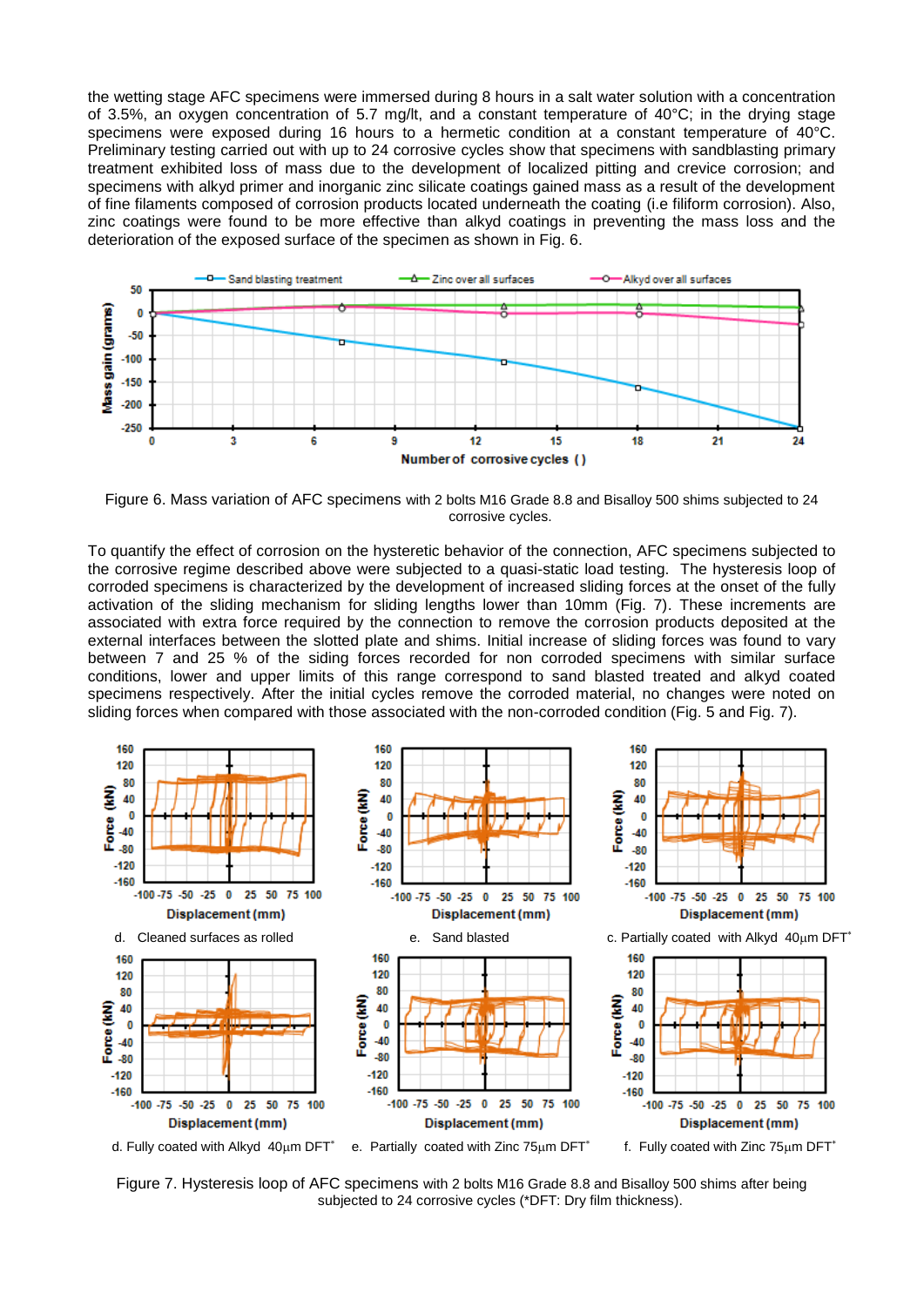The corrosive regime adopted in this preliminary testing show that specimens with sandblasted treatment underwent a noticeable mass loss when compared with that one exhibited by specimens with alkyd coating (Fig. 6); corrosion rates associated with these surface conditions were found to be 1009 and 81  $\mu$ m/v respectively. By expressing these values in terms of the maximum corrosion rate defined by AZ/NZ 2312 (2002) in Table B1 – Appendix B for one year exposure in zones with low and high corrosive environments (i.e. Category A and D), it can be seen that these preliminary corrosion cycles represent exposure periods of 40years for sand blasted specimens and 3years for alkyd coated specimens in the case of low corrosive environments such as rural or urban areas. In the case of high corrosive environments such as sea shores, these preliminary corrosion cycles represent 12years for sand blasted specimens and 1 year for alkyd coated specimens.

### **3. High Force to Volume devices (HF2V)**

### **3.1 Concept and assembling**

High Force-to-Volume (HF2V) devices are lead dissipaters consisting of a straight, bulged or constricted shaft encased in a thick walled cylinder. The space between the cylinder and the shaft is filled with lead, which is kept in place by two end caps fitted at the cylinder ends (Fig. 1 a – e). The energy dissipation mechanism of this type of lead damper is based on the relative movement of the shaft respect to the cylinder, and it depends on the geometrical configuration of the shaft. While devices with straight shafts or with an almost straight configuration dissipate energy via friction (Chanchí 2011); devices with pronounced bulges or constrictions dissipate energy by extruding the lead through the space between the bulge and the cylinder (Rodgers 2007, Cousins and Porritt 1993). In both cases, the hysteresis loop of the device can be described as almost square with enclosing areas of 80 and 90% of a perfect square hysteresis Coulomb model.



Figure 8. Components, assembling and hysteresis loop of constricted HF2V device with 10mm shaft

Assembling process of HF2V devices is carried out by connecting the end caps with high tensile threaded rods. These threaded rods are gradually bolted at the same time that pre-stress force ranging 100 to 150kN are uniformly applied on the end caps (Rodgers 2009). At the end of the pre-stress process end caps should be in full contact with the steel cylinder so that the lead cylinder is confined in a hermetic condition that avoids any lead leakage.

### **3.2 Applications**

HF2V devices are characterized by small sizes, low maintenance, repeatable behavior, and minimal damage (Rodgers et al. 2007). For that reasons they can be considered as an alternative to provide supplemental energy dissipation to steel framing systems subjected to seismic solicitations. Possible configurations are based on placing the device on beams, either below the bottom flange or at both sides of the web (Mander et al. 2009). In this case the device develops resistive forces against the beam rotations. It is also possible to place the device within braces where the device develops resistive forces against the brace elongation (Chanchí et al. 2011). In both configurations (Figure 9), the structural system dissipates energy by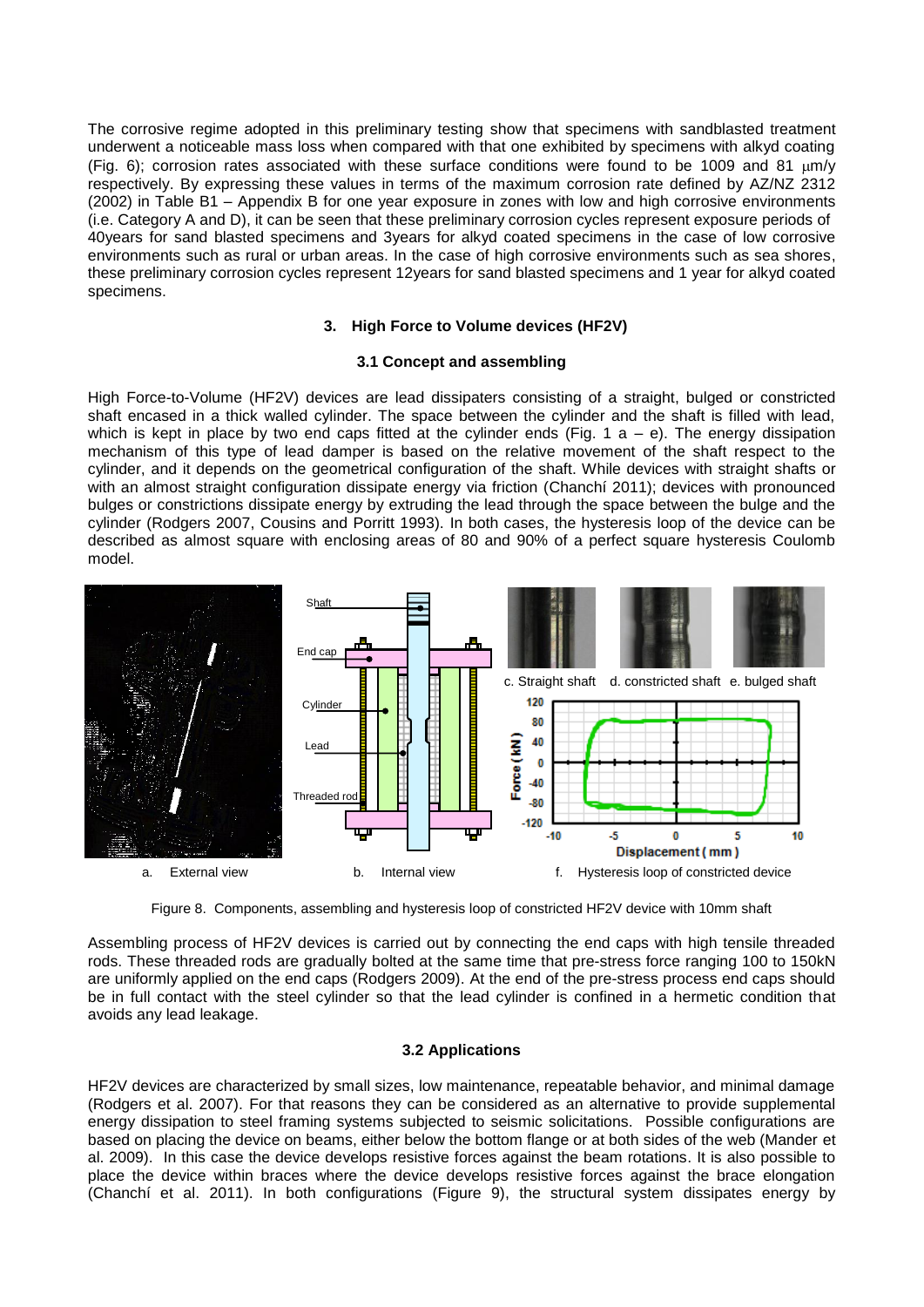overcoming the force required to slide the device shaft rather than yielding any component of the frame. Given that during the fully activation of the shaft sliding mechanism the lead cylinder deforms plastically and recrystallizes immediately after the unloading stage, HF2V device are exposed to minimal degradation and make the structural system a low damage solution.



Figure 9. Configurations of HF2V devices on steel framing systems

### **3.3 Hysteretic behavior of HF2V devices with straight shaft**

Testing carried out on HF2V devices with straight, bulged and constricted shaft configurations with a 12mm shaft, where the diameter of the bulged and constricted zones were only 1mm different from the shaft diameter showed that devices develop an almost square loop with similar sliding forces (Chanchí et al. 2012). In this testing the sliding force developed by devices with straight shafts was about 15% less than that one developed by devices with bulged and constricted shaft configurations (Fig. 10). Based on this, it shows that the influence of the bulged and constricted zone on the sliding mechanism is minor when the diameter of these zones is comparable with the device shaft diameter. Thus, a significant proportion of the sliding force is associated with shear stresses developed between shaft and lead rather than by localized lead extrusion expected in devices where the bulged zone diameter is considerable bigger than the shaft diameter (Rodgers 2009). Sliding forces developed by devices when loaded in compression (bottom side of hysteresis loop) were found to be slightly larger than the sliding force developed when in tension (top side of hysteresis loop). This difference ranged between 10 -15% and was attributed to the loss of pre-stress generated when one of the end cap is pushed outwards as a result of the lead shear deformation in the direction of the load. This asymmetry is not likely to affect the seismic performance of framed systems equipped with this type of device since the typical configuration is based on placing dampers at both ends of beams.



Figure 10. Hysteresis loop of HF2V devices with 12mm shaft and different shaft configurations

**3.4 Single shear model of HF2V devices with straight shaft**

A simple model to represent the dissipation mechanism of straight shafts has been proposed by Chanchí et al. (2012). In this model the friction developed between the shaft and end caps is ignored, and the lead cylinder is considered to be constituted by infinitesimal concentric layers subjected to single shear. The shear stress distribution across the cylinder thickness is considered to follow the same tendency as that one suggested by Monti (1995) when testing lead subjected to single shear from the zero shear condition up to the failure due to excessive shear strain (Fig. 11 a-b). Under this consideration, the internal lead layer of HF2V devices is subjected to the maximum shear stress and can undergo shear strains that allow the development of the total shear strength of the lead as a result of the confining condition imposed by device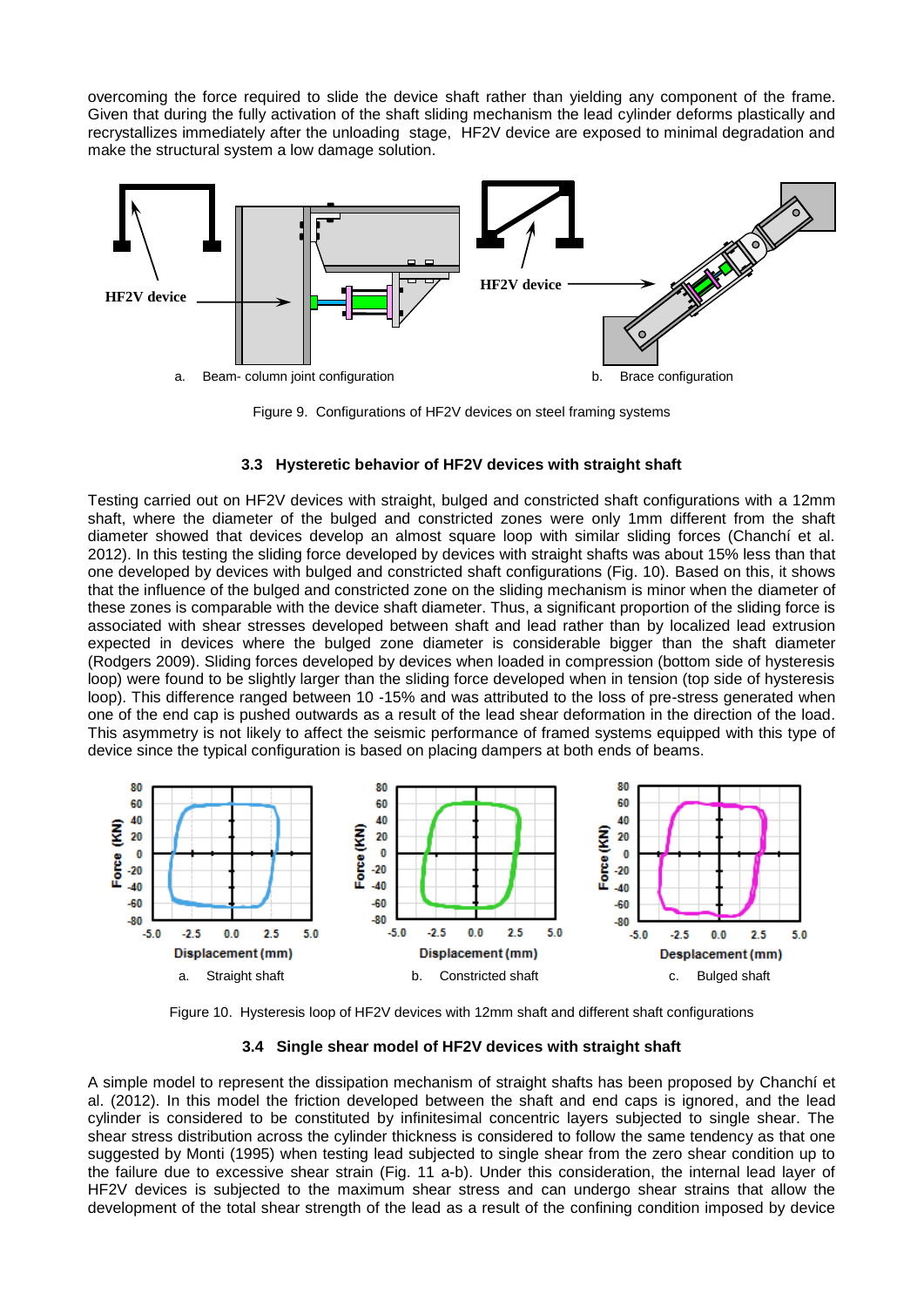configuration.



Figure 11. Shear model and hysteretic shear stresses of HF2V devices with 12mm shaft and different configurations

Using this approach hysteresis loops presented in section 3.3 were expressed in terms of shear stress exhibited at the internal layer of the lead cylinder. Shear stresses in the range 25 to 30MPa were found at the plateau of the hysteresis loop (Fig. 11  $c - e$ ); thus, confirming that straight shaft devices develop shear stresses close to the lead shear strength at the interface shaft-lead cylinder when the sliding mechanism of the shaft is fully activated. For that reason the sliding force (Fs) of these devices can be quantified by considering that an upper shear stress limit of 30MPa, or conservatively a lower limit of 25MPa can be developed at the surface of the internal lead layer  $(A<sub>internal</sub>)$  as expressed in Eq. 1. This equation is applicable for thinner walled lead cylinders (i.e lead thickness less than 2.5mm); in the case of larger lead thicknesses additional research is required to validate the application of this model.

$$
\mathsf{Fs} = 25\mathsf{MPa} \times \mathsf{A}_{\mathsf{internal}}
$$

(1)

### **4. Conclusions**

This paper discussed the behavior of Asymmetrical Friction Connections (AFC) and High Force to Volume devices (HF2V). It was shown that:

- i) Assembling of AFC specimens should be carried out by a method that ensures the development of the proof load in bolts. The development of relationships prior to assembling specimens on site is advised given the variability on the surface condition of galvanized bolts.
- ii) AFC specimens can develop a repeatable and stable hysteretic behavior by using shims material with hardness values well above of the steel plate hardness. Materials such Bisalloy 400 and Bisalloy 500 can be considered in the design practice.
- iii) The use of coatings on AFC specimens, reduce the hysteresis loop stability and the sliding force capacity. If AFC specimens require coating given the exposure conditions, application of inorganic zinc silicate is recommended. In this case reductions of 50% on the sliding force of the specimen should be considered in the design.
- iv) Corrosive environments affect the behavior of AFC specimen by increasing the magnitude of the sliding force at the onset of the fully activation of the sliding mechanism for sliding lengths less than 10mm. Given that at this stage only preliminary results are available, overstregth values of 25 % should be considered in the design process if this type of connection is planned to use in a corrosive